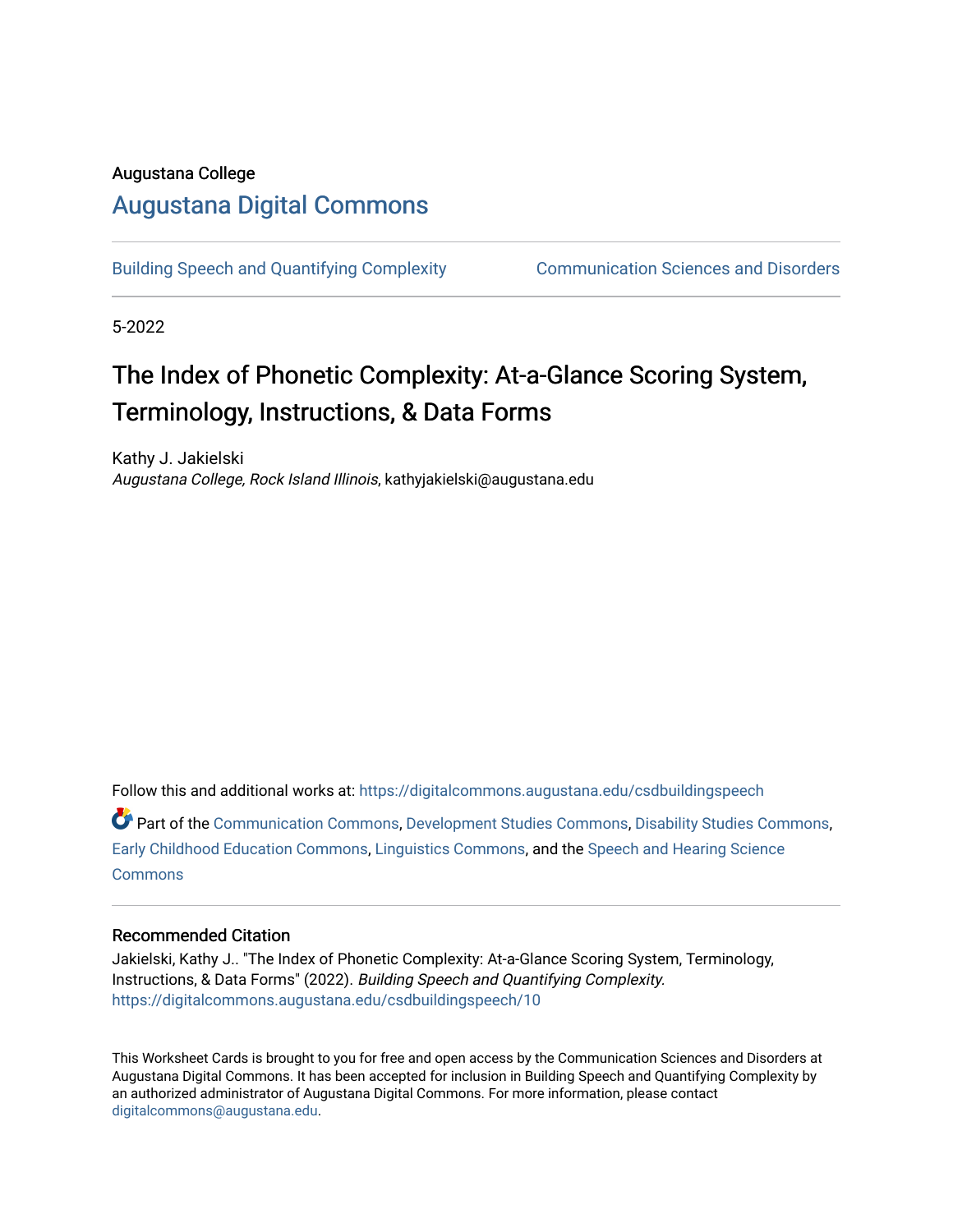| <b>Index of Phonetic Complexity: Scoring System</b> |                                                 |                                                |                                                           |  |  |  |  |  |  |
|-----------------------------------------------------|-------------------------------------------------|------------------------------------------------|-----------------------------------------------------------|--|--|--|--|--|--|
| <b>Indices</b>                                      | <b>Points Assigned for:</b>                     | <b>No Points for:</b>                          | <b>One Point for Each:</b>                                |  |  |  |  |  |  |
|                                                     | consonants<br>by<br>place class                 | labials<br>coronals<br>glottals                | dorsal                                                    |  |  |  |  |  |  |
| 2                                                   | consonants<br>by<br>manner class                | stops<br>nasals<br>glides                      | fricative<br>affricate<br>liquid                          |  |  |  |  |  |  |
| 3                                                   | vowels<br>by class                              | monophthongs<br>diphthongs                     | rhotic                                                    |  |  |  |  |  |  |
| 4                                                   | word<br>shape                                   | words that end<br>with a vowel                 | word that ends<br>with a consonant                        |  |  |  |  |  |  |
| 5                                                   | word length<br>in syllables                     | monosyllabic or<br>disyllabic words            | three- (or more)<br>syllable word                         |  |  |  |  |  |  |
| 6                                                   | singleton<br>consonants by<br>place variegation | words with<br>place reduplicated<br>singletons | time consecutive<br>singleton consonants<br>vary by place |  |  |  |  |  |  |
| 7                                                   | contiguous<br>consonants                        | no clusters                                    | consonant<br>cluster                                      |  |  |  |  |  |  |
| 8                                                   | cluster by type                                 | homorganic<br>clusters                         | heterorganic<br>cluster                                   |  |  |  |  |  |  |

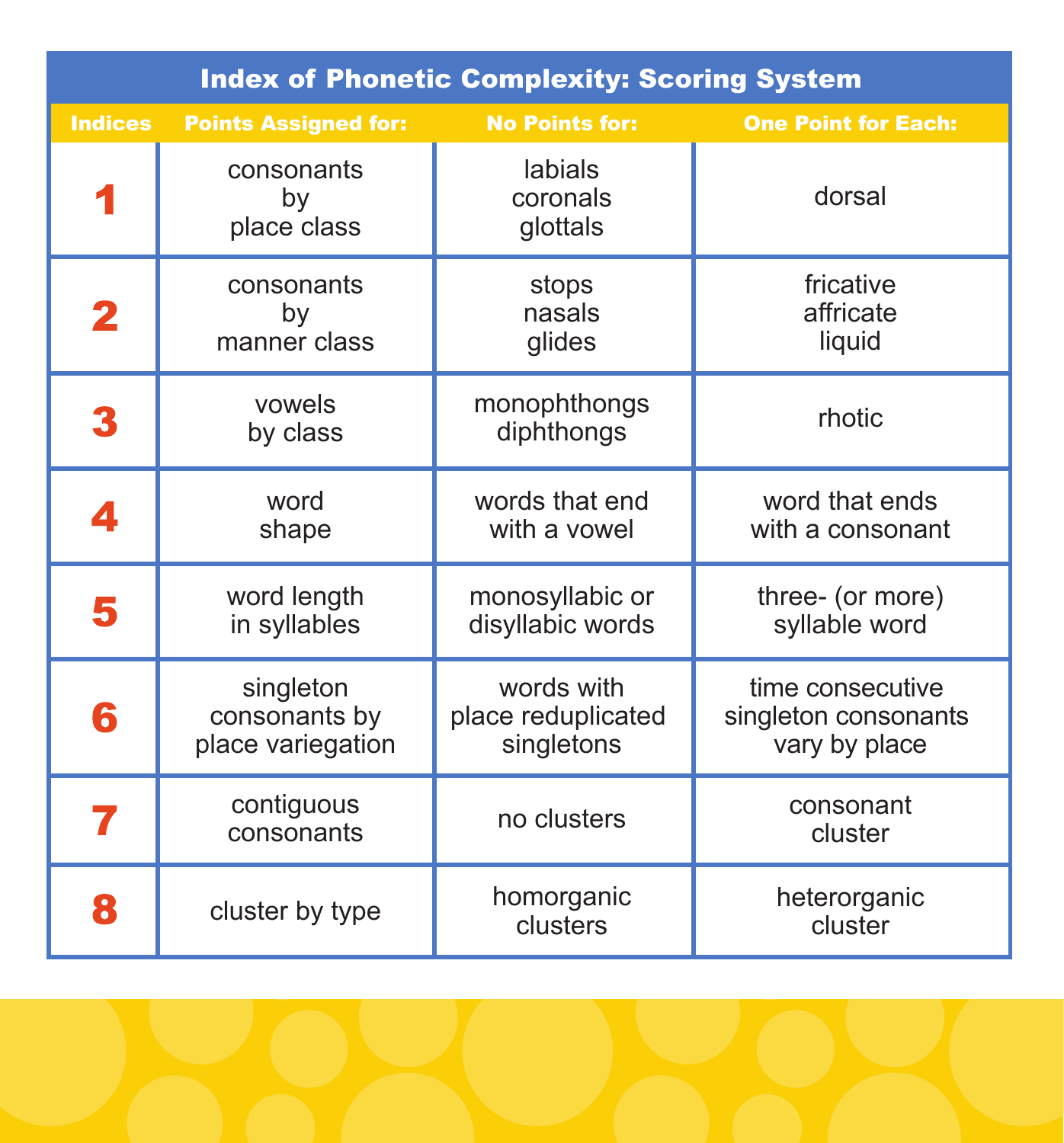## **Terminology**

### **Consonants: Place Classifications**

labials: p b m w f v **coronals:** θ ð t d r n s z j ſ ʒ tʃ dʒ l 」 dorsals: k q n glottals: ? h

### **Consonants: Manner Classifications**

| stops: p b t d r k g ? | fricatives: $f \vee \theta$ $\delta$ s z $\int$ 3 h |
|------------------------|-----------------------------------------------------|
| nasals: m n n          | affricates: $\widehat{f}$ d $\widehat{d}$ 3         |
| <b>glides:</b> w j     | $liquids: 1 \cup$                                   |

### **Vowels: Manner Classifications**

**monophthongs:** i I e ε æ e u σ o o α **(phonemic) diphthongs:** a  $\widehat{a}$  a  $\widehat{b}$  o  $\widehat{a}$ **rhotics:**

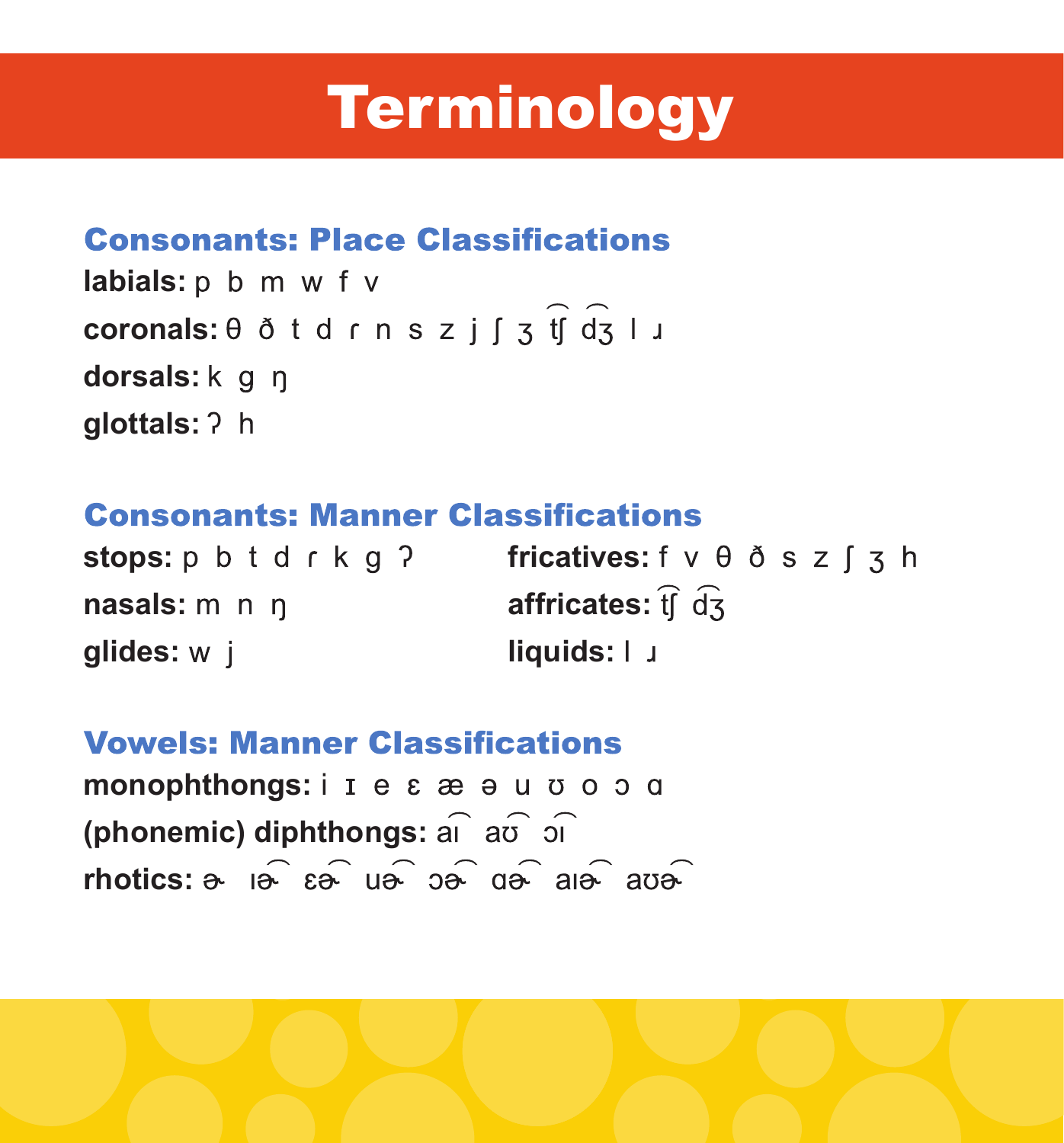# **Terminology**

### Word Shape Designations

**Word ending with a consonant** = closed **Word ending with a vowel** = open

### Syllable Designations

- Every vowel denotes a separate syllable
- A vowel = a syllable (consonants are optional)

### Singleton Consonant Variegation

If place varies when moving from one single consonant to the next singleton, then considered "variegated;" each variegation = 1 point

#### Contiguous Consonants

- Contiguous consonants = "a consonant cluster"
- A cluster is "heterorganic" when place differs among its segments

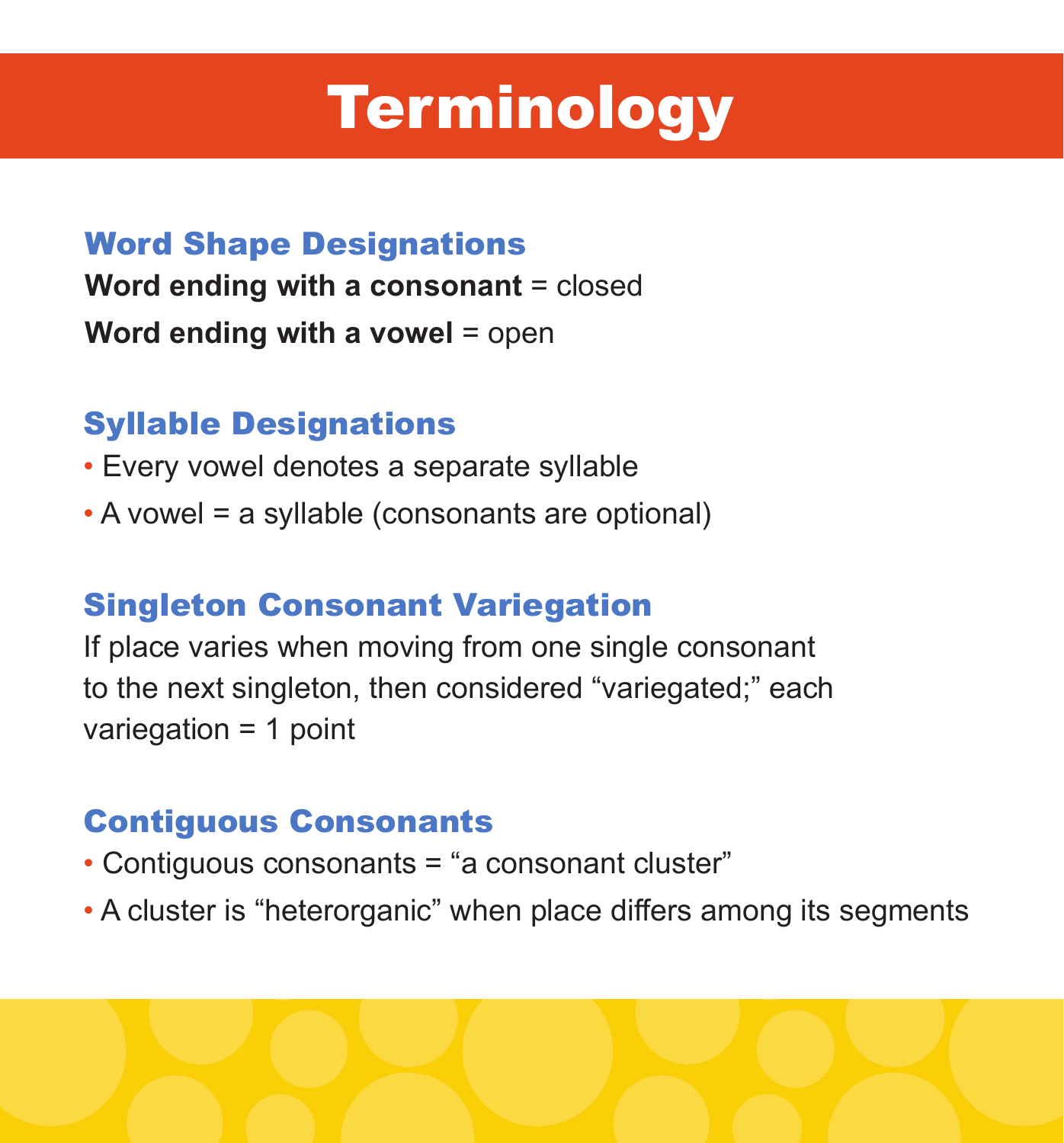### Steps for Calculating Articulatory Complexity Using the IPC

1. Place Each dorsal (D) gets 1 point.

2. Manner Each *fricative, affricate,* and *liquid* (FAL) gets 1 point.

3. Vowels Each *rhotic* (R) gets 1 point.

4. Word Shape If the word ends with a consonant (FC), then it gets 1 point.

5. Word Length in Syllables Words with three or more syllables (3+) get 1 point.

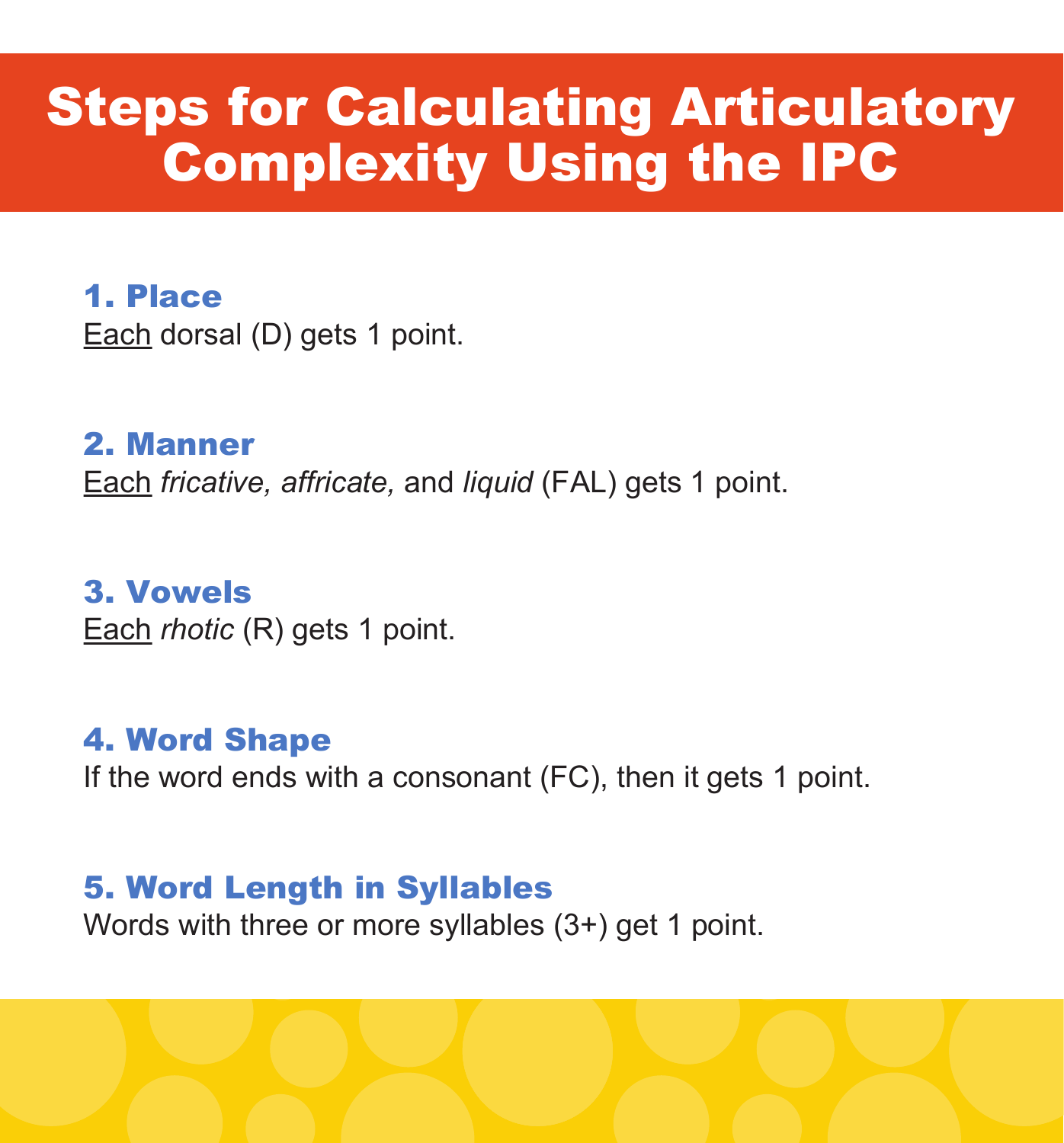### Steps for Calculating Articulatory Complexity Using the IPC

### 6. Singleton Place Variegation

If a word has singleton consonants that are *place variegated* (SPV), then the word gets 1 point each time place is varied from singleton consonant to singleton consonant.

### 7. Contiguous Consonants

Each *consonant cluster* (CC) gets 1 point, no matter how many consonants comprise the cluster.

### 8. Cluster Type

Each cluster that is comprised of segments that vary in place (CCV) gets 1 point for being *heterorganic*.

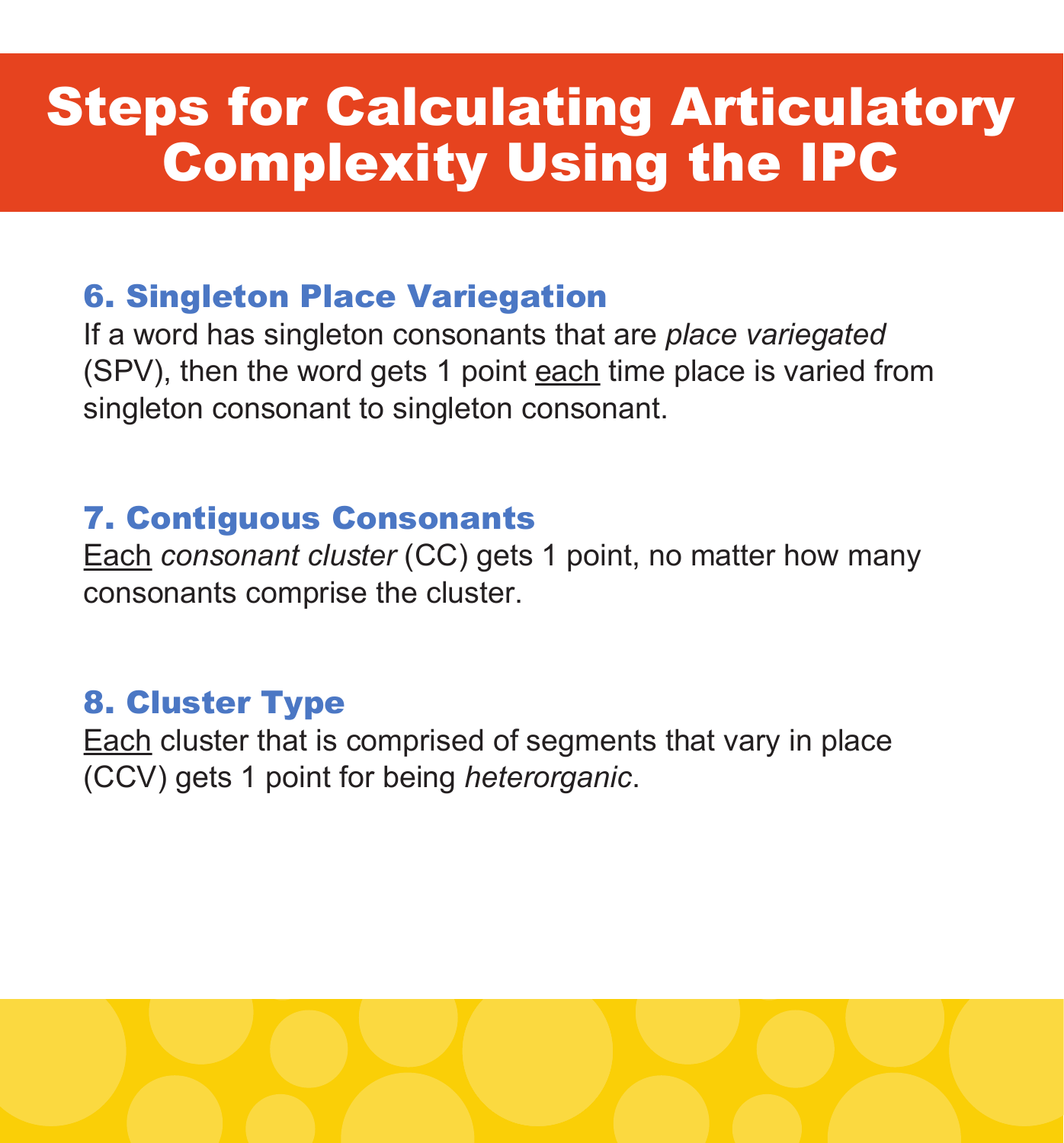### Target - Index of Phonetic Complexity: T-IPC Data Form

#### Identifying Information

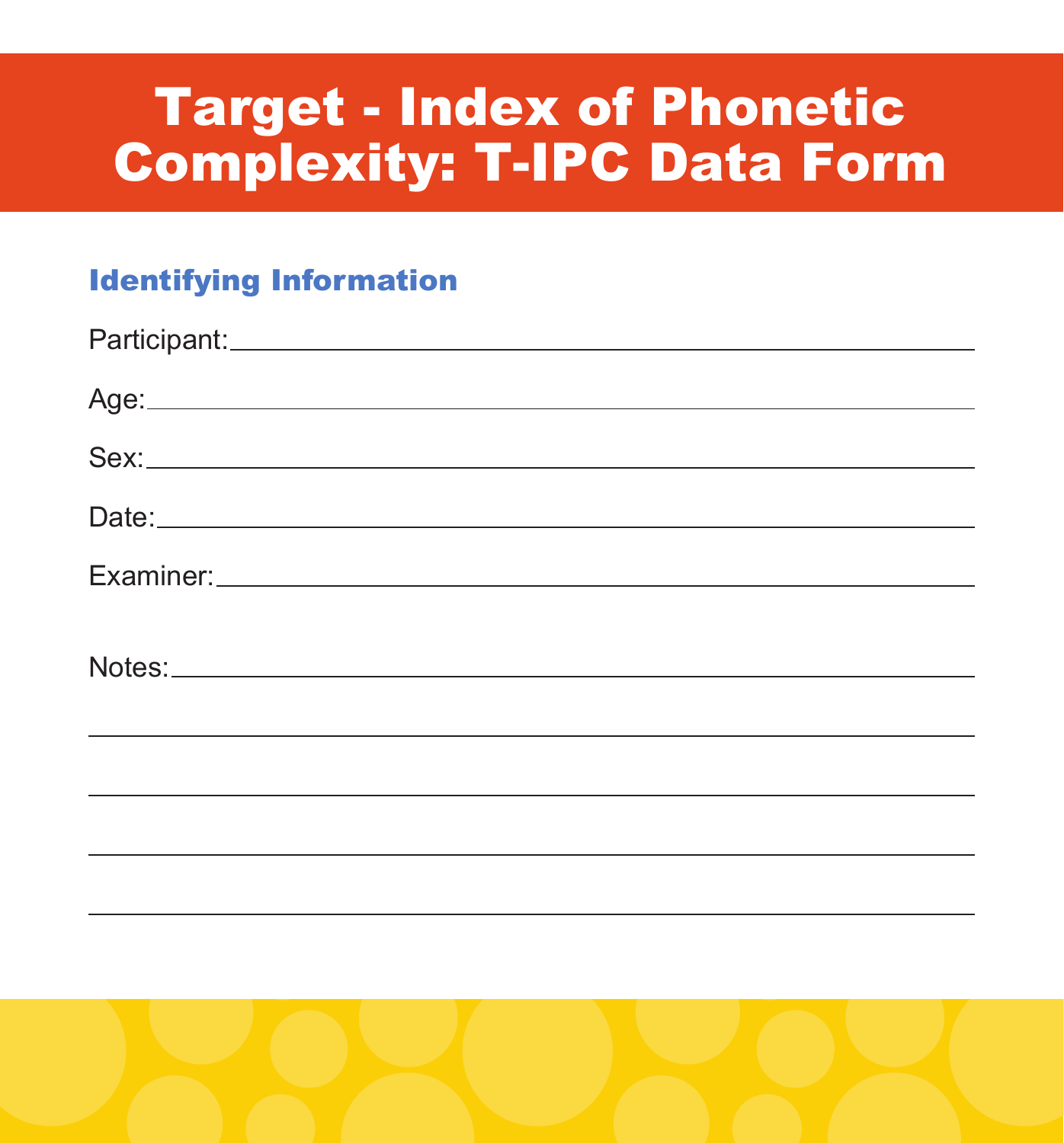### Target - Index of Phonetic Complexity: T-IPC Data Form

#### **Results**

| <u>and the contract of the contract of the contract of the contract of the contract of the contract of the contract of the contract of the contract of the contract of the contract of the contract of the contract of the contr</u> |
|--------------------------------------------------------------------------------------------------------------------------------------------------------------------------------------------------------------------------------------|
|                                                                                                                                                                                                                                      |
|                                                                                                                                                                                                                                      |
|                                                                                                                                                                                                                                      |
|                                                                                                                                                                                                                                      |

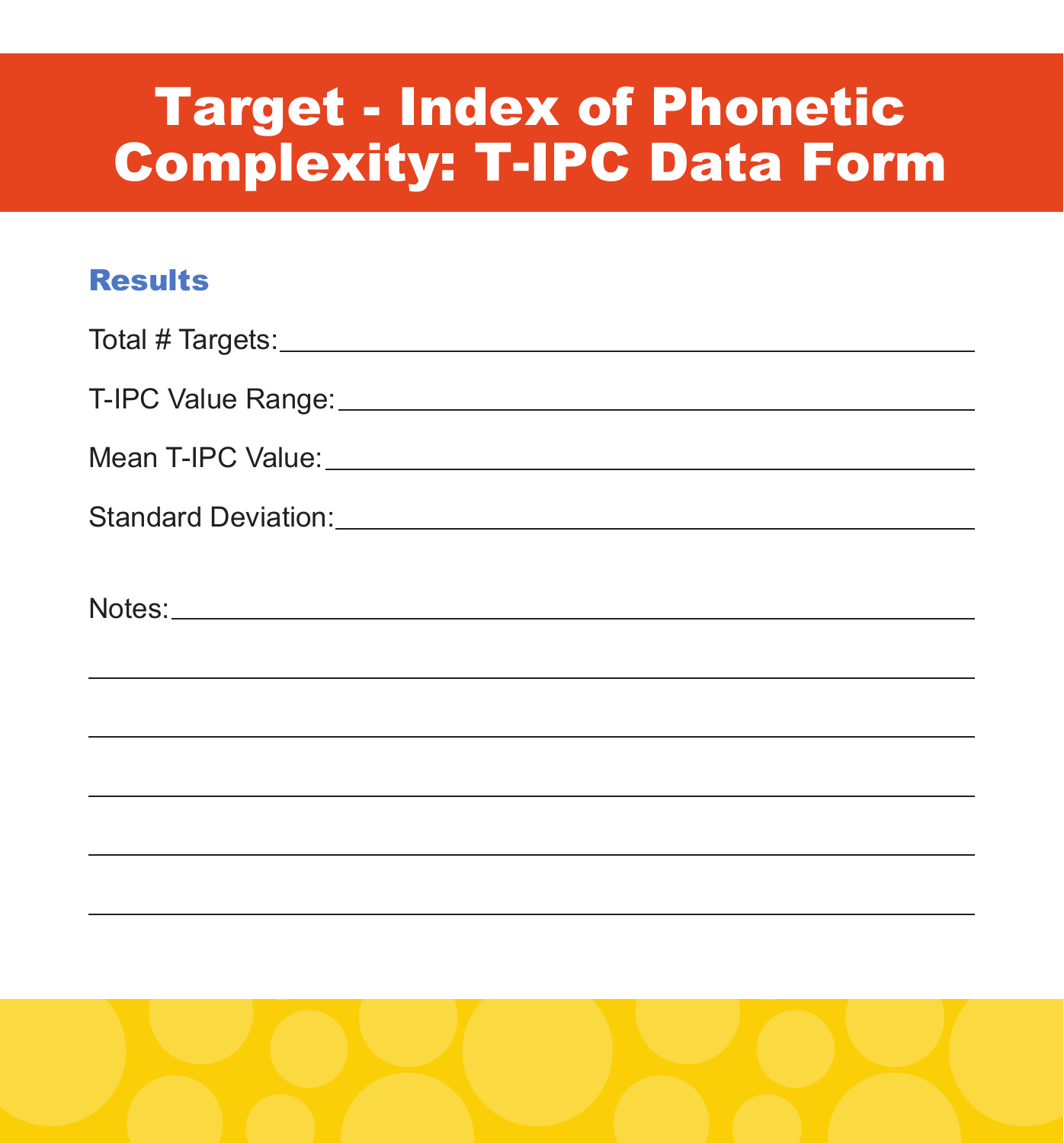|                                        | <b>Indices</b><br>Total<br>6 7 8 T-IPC<br>SPV CC CCV Values |                              |               |                       |                        |  |  |  |  |
|----------------------------------------|-------------------------------------------------------------|------------------------------|---------------|-----------------------|------------------------|--|--|--|--|
| Targets<br>Phonetically<br>Transcribed | $\overline{\mathbf{1}}$<br>$\mathbf{D}$                     | 2 <sup>7</sup><br><b>FAL</b> | $\frac{3}{R}$ | $\overline{4}$<br>FC. | 5 <sub>5</sub><br>$3+$ |  |  |  |  |
|                                        |                                                             |                              |               |                       |                        |  |  |  |  |
|                                        |                                                             |                              |               |                       |                        |  |  |  |  |
|                                        |                                                             |                              |               |                       |                        |  |  |  |  |
|                                        |                                                             |                              |               |                       |                        |  |  |  |  |
|                                        |                                                             |                              |               |                       |                        |  |  |  |  |
|                                        |                                                             |                              |               |                       |                        |  |  |  |  |
|                                        |                                                             |                              |               |                       |                        |  |  |  |  |
|                                        |                                                             |                              |               |                       |                        |  |  |  |  |
|                                        |                                                             |                              |               |                       |                        |  |  |  |  |
|                                        |                                                             |                              |               |                       |                        |  |  |  |  |
|                                        |                                                             |                              |               |                       |                        |  |  |  |  |
|                                        |                                                             |                              |               |                       |                        |  |  |  |  |
|                                        |                                                             |                              |               |                       |                        |  |  |  |  |
|                                        |                                                             |                              |               |                       |                        |  |  |  |  |
|                                        |                                                             |                              |               |                       |                        |  |  |  |  |
|                                        |                                                             |                              |               |                       |                        |  |  |  |  |
|                                        |                                                             |                              |               |                       |                        |  |  |  |  |

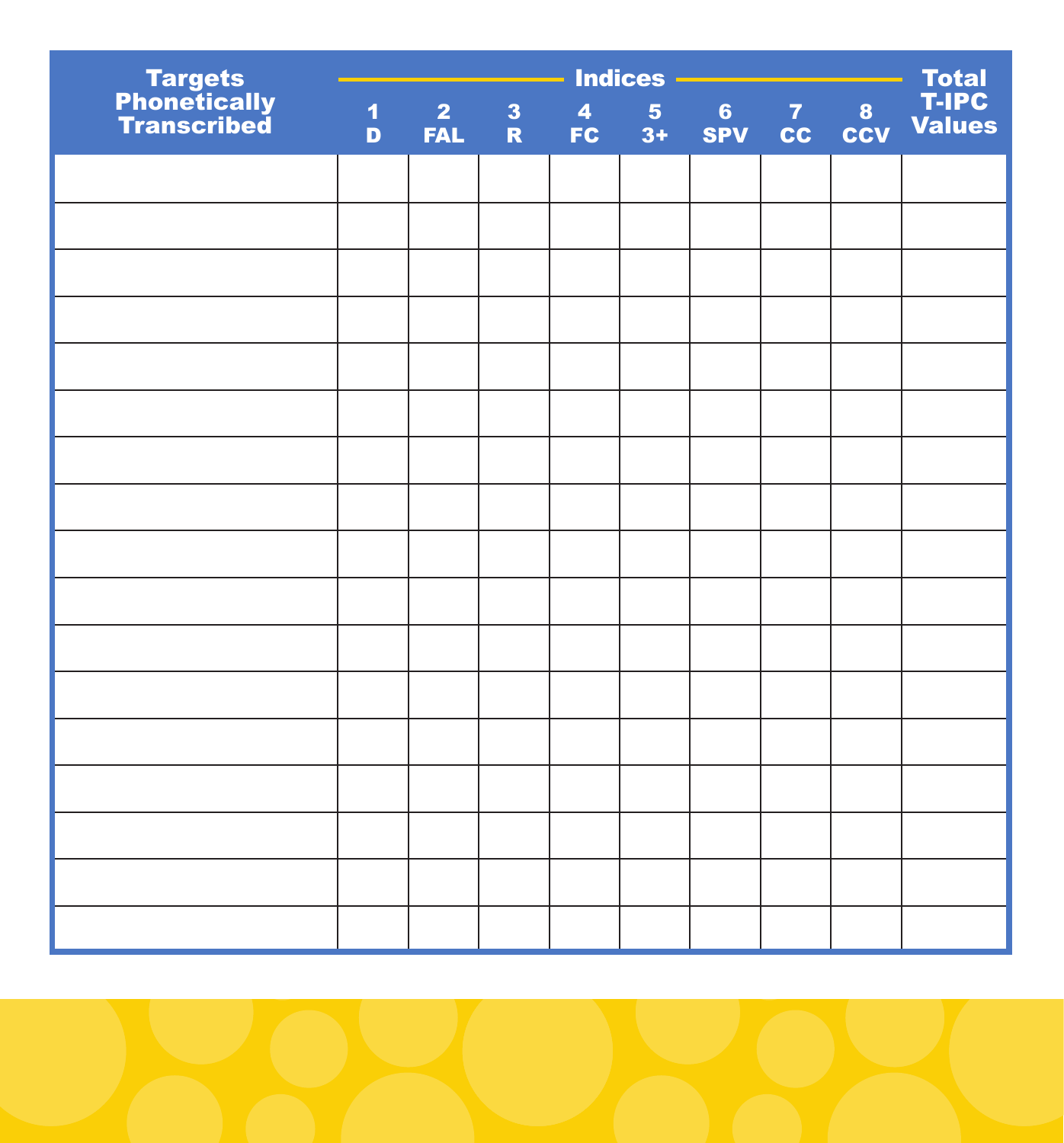### Production - Index of Phonetic Complexity: P-IPC Data Form

### Identifying Information

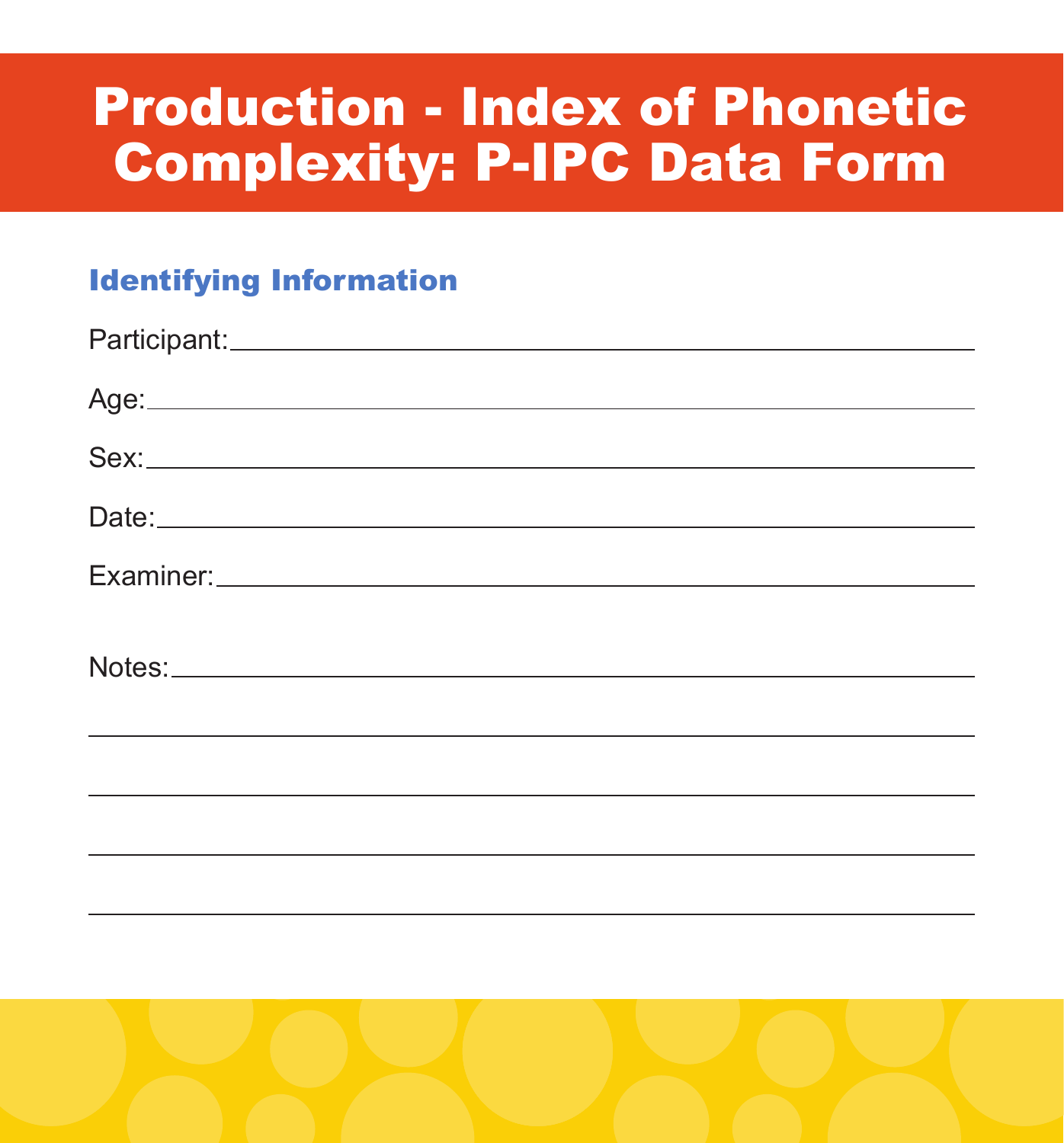### Production - Index of Phonetic Complexity: P-IPC Data Form

#### **Results**

| Mean P-IPC Value: Manual Annual Annual Annual Annual Annual Annual Annual Annual Annual Annual Annual Annual A |
|----------------------------------------------------------------------------------------------------------------|
| Standard Deviation: Manual Manual Manual Manual Manual Manual Manual Manual Manual Manual Manual Manual Manual |
|                                                                                                                |
|                                                                                                                |
|                                                                                                                |
|                                                                                                                |
|                                                                                                                |
|                                                                                                                |